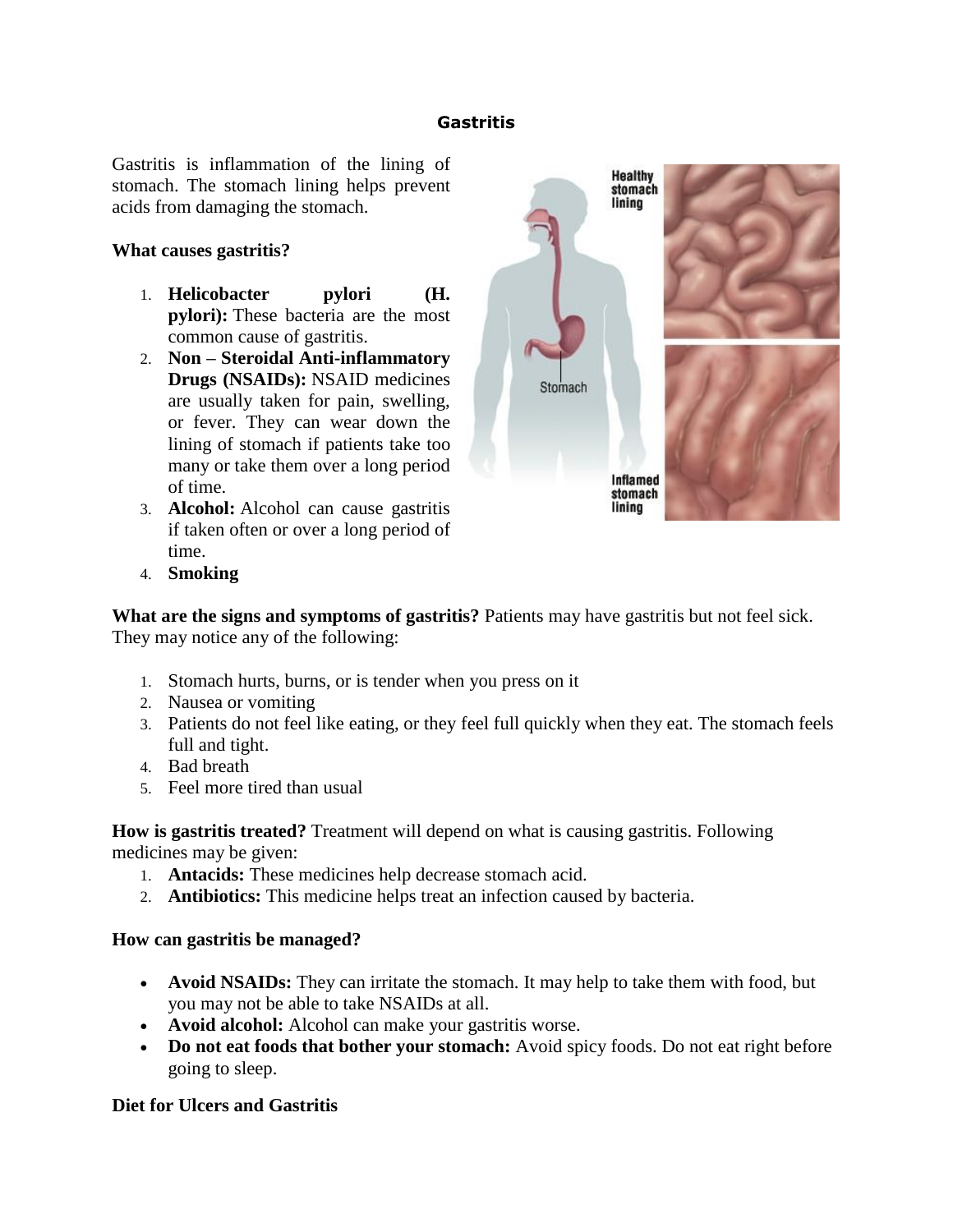A diet for ulcers and gastritis is an eating plan that limits or does not include foods that irritate the stomach. Stomach can be irritated by foods that increase stomach acid. Limiting or avoiding drinks and foods that cause the symptoms, such as stomach pain, heartburn, or indigestion is required.

**Which foods should be limited or avoided?** Not all foods affect everyone the same way. It is important to learn which foods cause the symptoms. The following are some foods that you may need to limit or avoid:

- **Beverages:**
	- o Hot cocoa and aerated drinks
	- o Whole milk and chocolate milk
	- o Peppermint and spearmint tea
	- o Green and black tea, with or without caffeine
	- o Drinks that contain alcohol
	- o Orange and grapefruit juices

# **Spices and seasonings:**

- o Black and red pepper, chilies
- o Garlic powder
- o Chili powder

# **Other foods:**

- o Spicy or strongly flavored cheeses, jalapeno
- o Highly seasoned, high-fat meats, such as sausage, salami, bacon, ham
- o Onions and garlic
- o Tomato products, such as tomato paste, tomato sauce, or tomato juice

**Which foods are safe to eat and drink in gastritis?** Eat fruits, vegetables, whole grains, and fat-free or low-fat dairy foods. Whole grains include whole-wheat breads, cereals, pasta, and brown rice. Choose lean meats, poultry (chicken and turkey), fish, beans, eggs, and nuts. A healthy meal plan is low in unhealthy fats, salt, and added sugar. Healthy fats include olive oil and canola oil.

## **Important Tips:**

- **Do not eat right before bedtime -** Stop eating at least 2 hours before bedtime.
- **Eat small, frequent meals -** Your stomach may tolerate small, frequent meals better than large meals.

## **What are the risks of gastritis?**

- Gastritis may happen suddenly, or it may be a long-term problem. Patient may get a perforation (hole) in the stomach, which can be life-threatening.
- Without treatment, symptoms may not go away or may become worse. Some types of gastritis may destroy the stomach lining. This may affect how the body digests food.